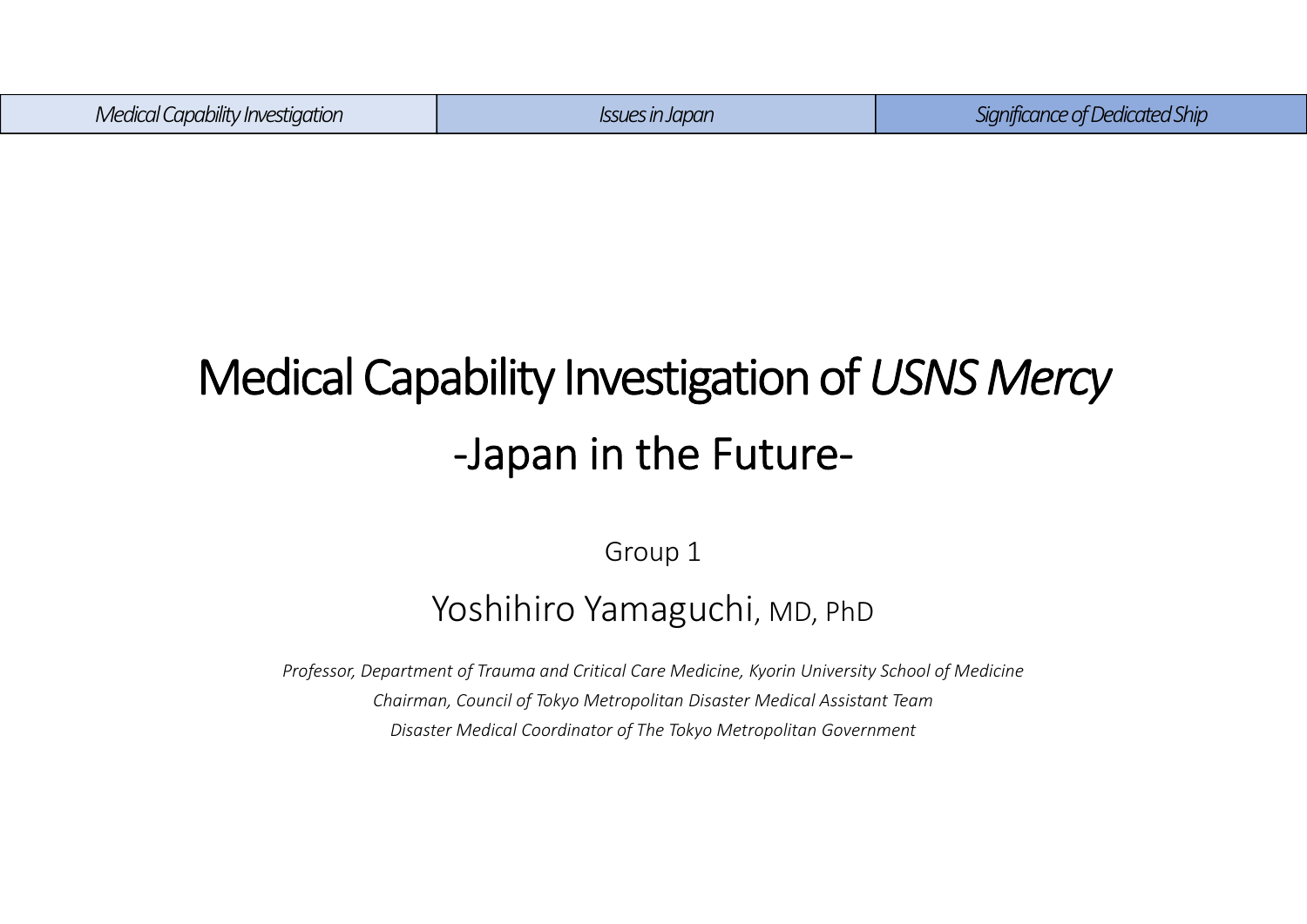### Group 1: Medical Capability of Hospital Ship

| Investigated                                                                                | <b>Discussed</b>                                                                                                  |  |
|---------------------------------------------------------------------------------------------|-------------------------------------------------------------------------------------------------------------------|--|
| • Practical Flow of Mercy Activities<br>$\bullet$ Triage<br>• Treatment<br>• Transportation | • Advantages and Disadvantages of Medical<br>Service with Hospital Ship<br>• Disaster Response<br>• Peacetime Use |  |
| • Capability of USNS Mercy                                                                  | • Medical Issues of Hospital Ship                                                                                 |  |
|                                                                                             | • Japan in the Future                                                                                             |  |

# Effectiveness of Hospital Ship in Japan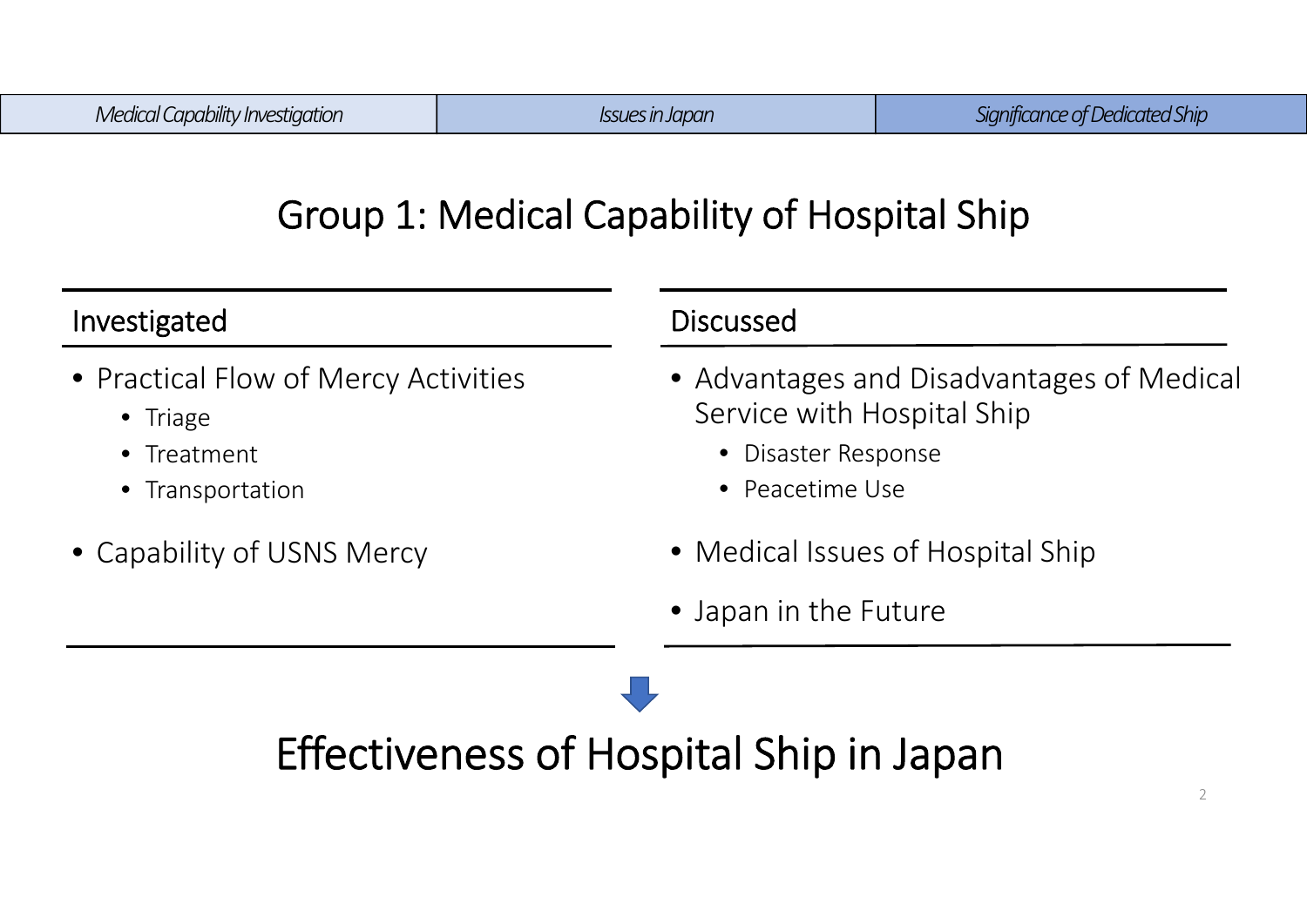

### USNS Mercy: Admission Steps and Capacity

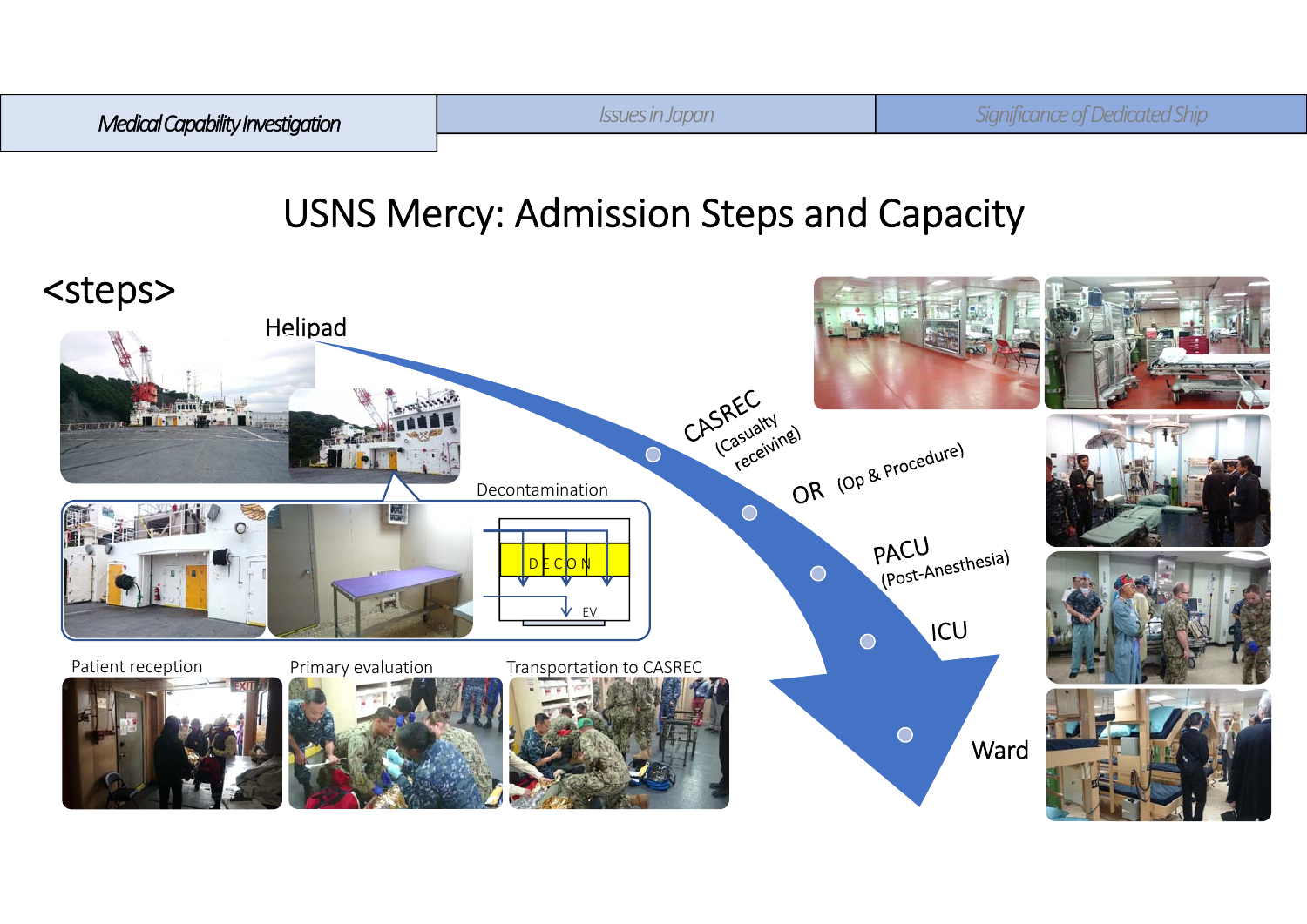*Medical Capability Investigation Issues in Japan Significance of Dedicated Ship*

### USNS Mercy: Equipment and Ability

#### Medical Service Capability

#### Volume (Maximum) and Variety

- ‐ 80 ICU beds (& 20 post‐surgical recovery)
- ‐ 400 intermediate & 500 minimal care beds

#### Dialysis capacity

‐ 12 patients/2 machines/day

#### Self oxygen supply

Equipment Anchoring

#### Drugs and others (Stock & Supply)

#### Central pharmacy

- ‐ about 350 types of drugs
- ‐ including Morphine

#### **Transfusion**

- ‐ O‐type RBC (Basically), FFP, Platelet
- ‐ up to 2,500 stocks



#### **Diagnosis**

X‐ray, CT, Angiography

Laboratory

NBCR Detection

### Operation and Procedure

#### Authorized set

- ‐ equivalent amount of 30 days mission
- ‐ and extra

#### **Stability**

‐ Central area of the ship

#### **Specialty**

- ‐ Orthopedics (about 50% of past cases)
- ‐ Trauma
- ‐ Head & Neck, ...



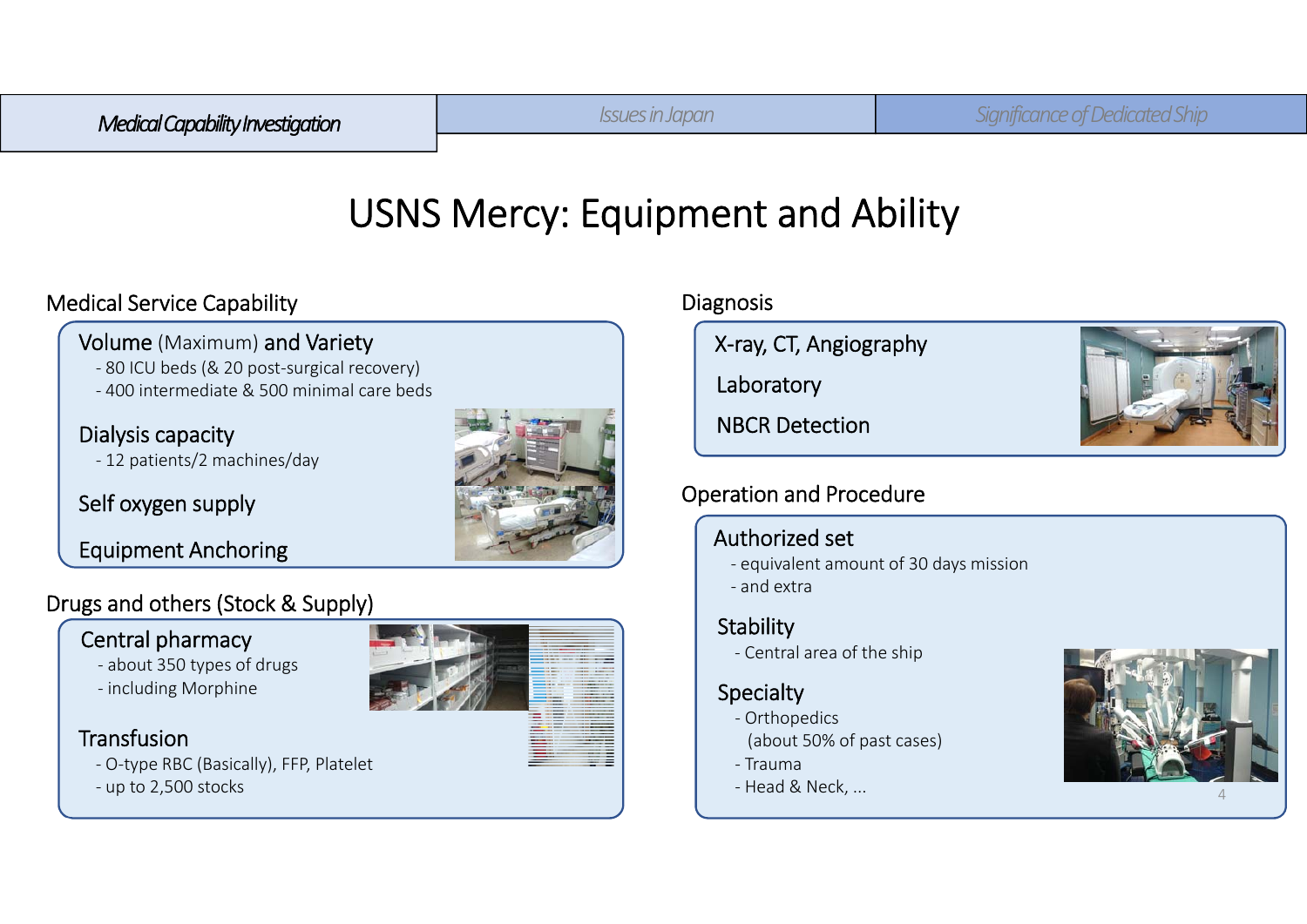### USNS Mercy: Staff and Training

#### Baseline provider requirements (categories)

- ‐ 22 medical specialties
- ‐ 14 surgical specialties
- ‐ 9 clinical support specialties
- ‐ Meet all credentialing requirements for their profession, any specialty or sub‐specialty they intend to practice

#### Standard of staffing (humanitarian assistance and disaster response)



#### Background **Training and Practice**

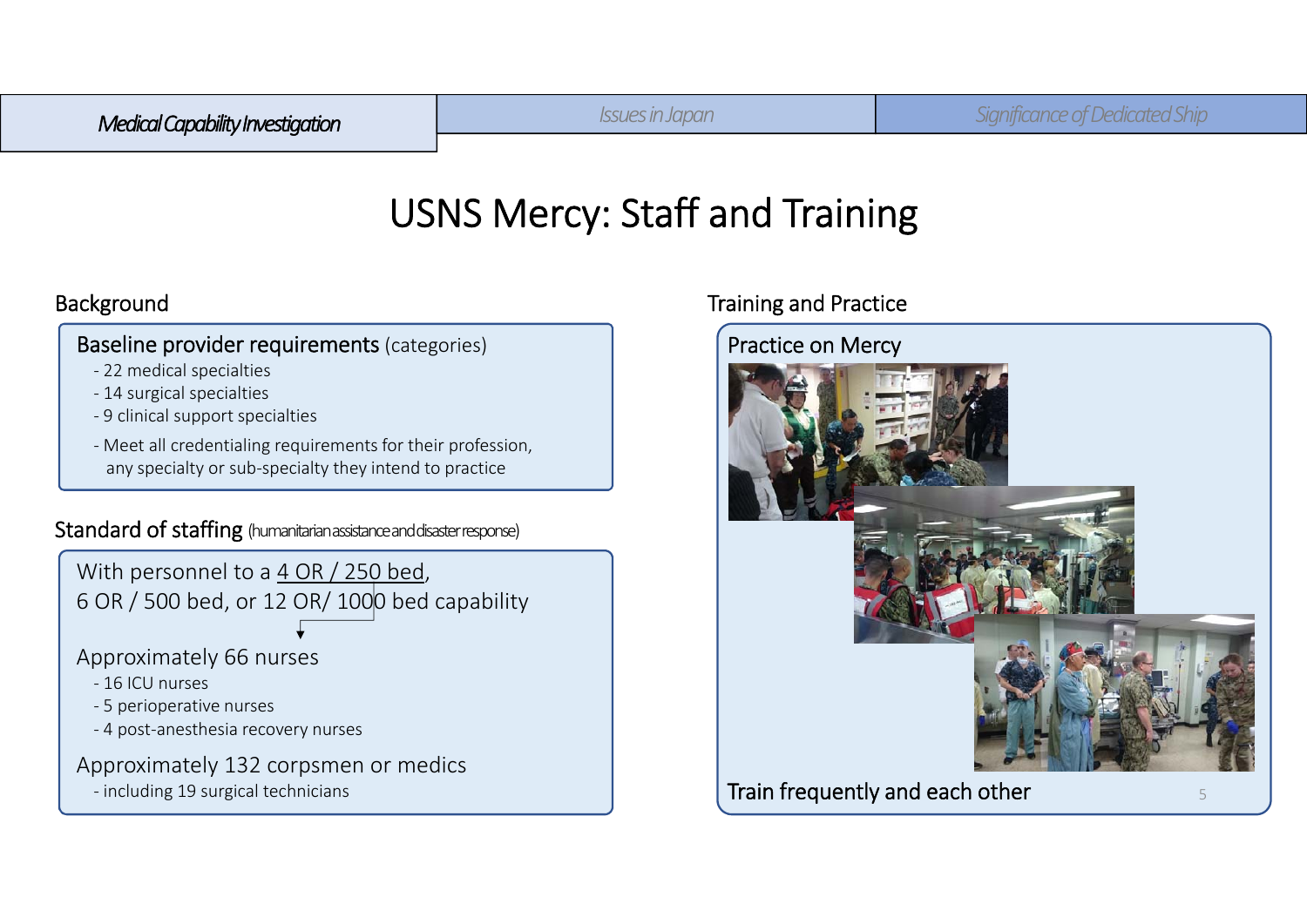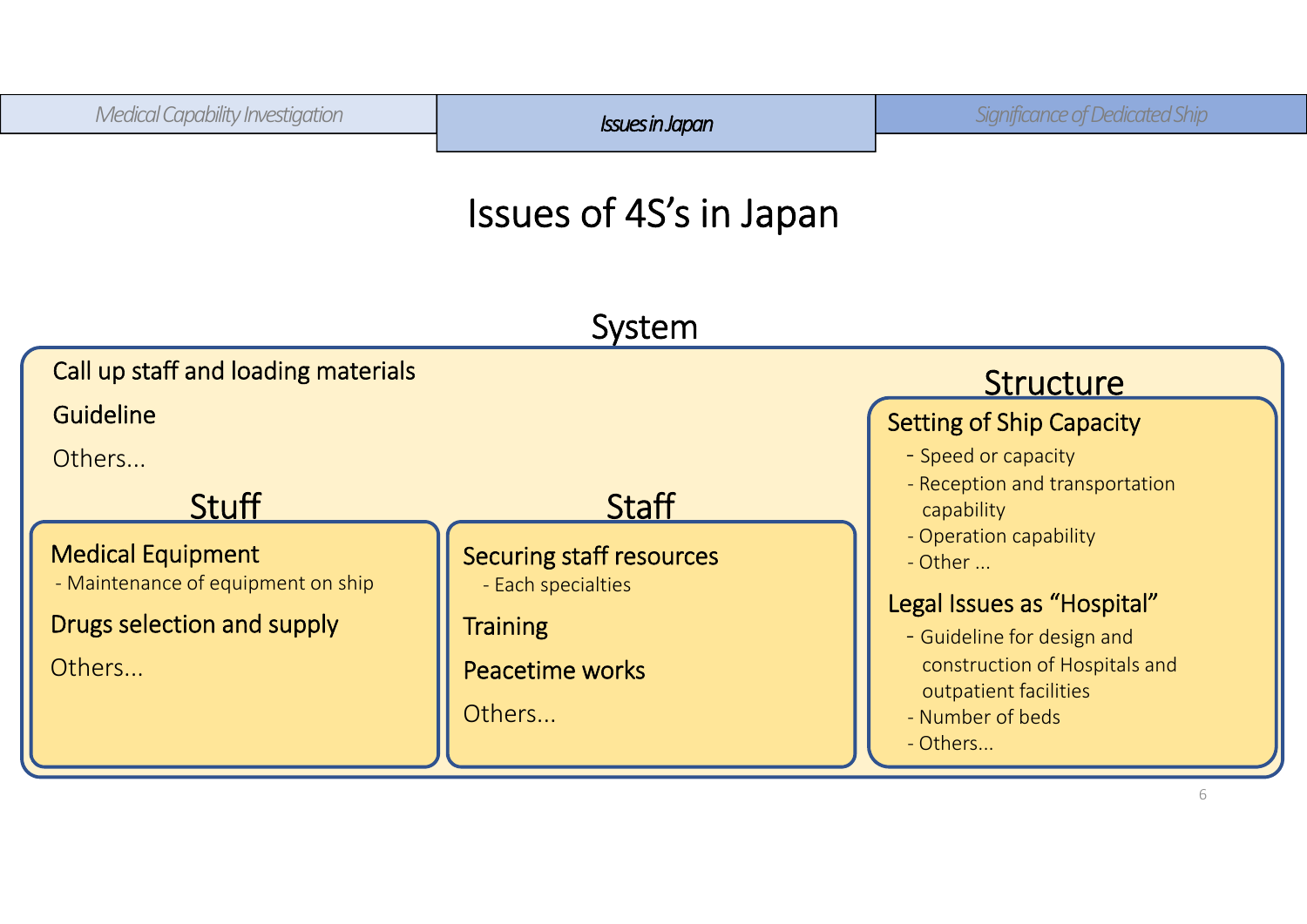### Advantages Compared to Disaster Base Hospital

# • Additional High‐quality Medical Service Near by Damaged Area

- With fixed, used and enough instruments
- Without PPEs or activity clothes
- Comfortable line of flow
- Others ...

# • Nothing to Worry About;

- Bed Control for Admissions inside
- Hospital Evacuation themselves
- Living themselves
- Others ...

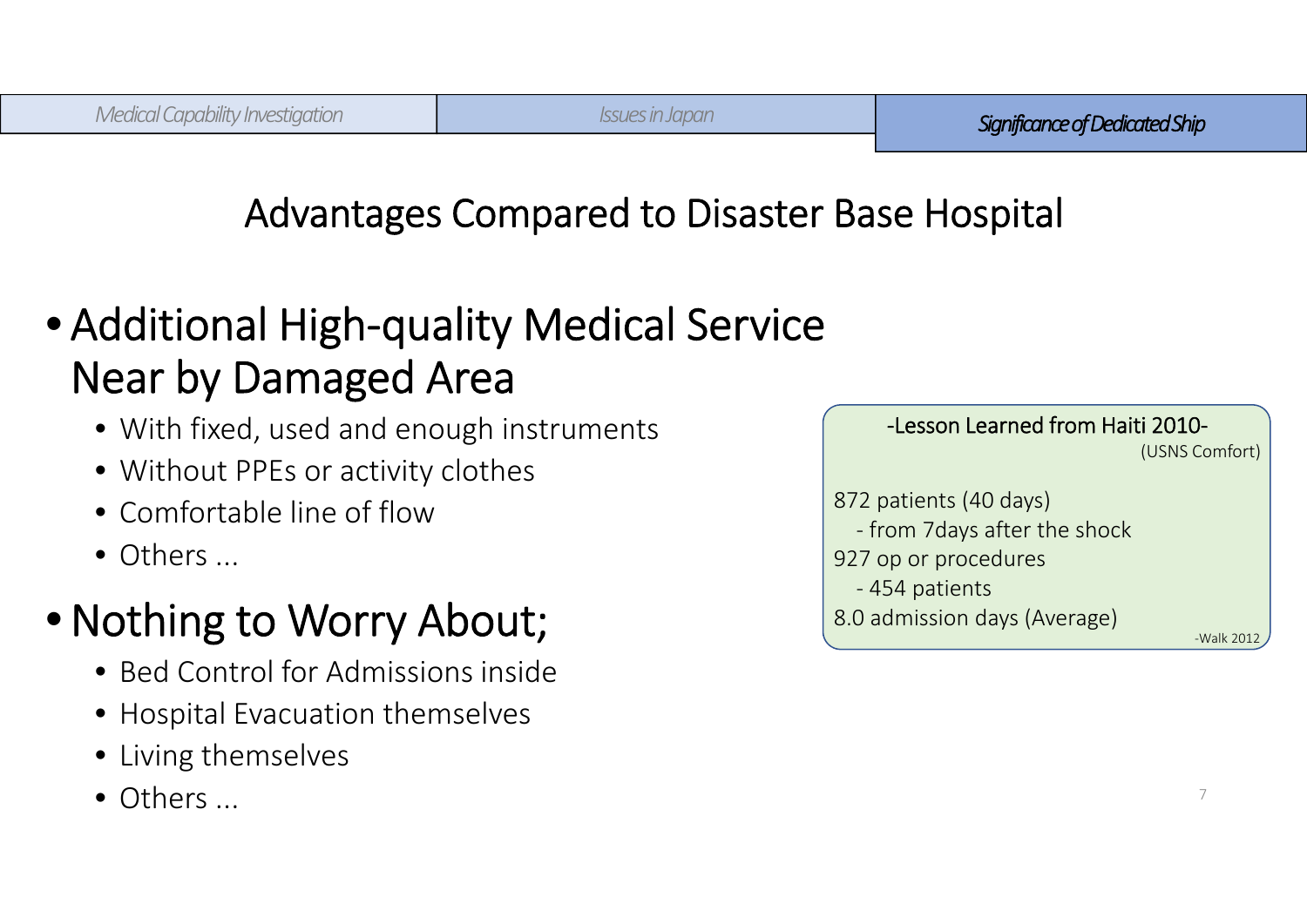## Advantages Compared to Multipurpose Ship

- •High‐Quality Medical Services are EXPLOITABLE for Peacetime **Services** 
	- X‐ray / CT / Angiography
	- Laboratory
	- Operation room
	- Others...

# •Dedicated Ship Can Provide;

- Rapid response and speedy access
- Reliability
- Safer environment
- Marine and Medical unification

If surgery is necessary while underway, the rocking of the ship can be mitigated by steering the ship into perpendicular to the waves.